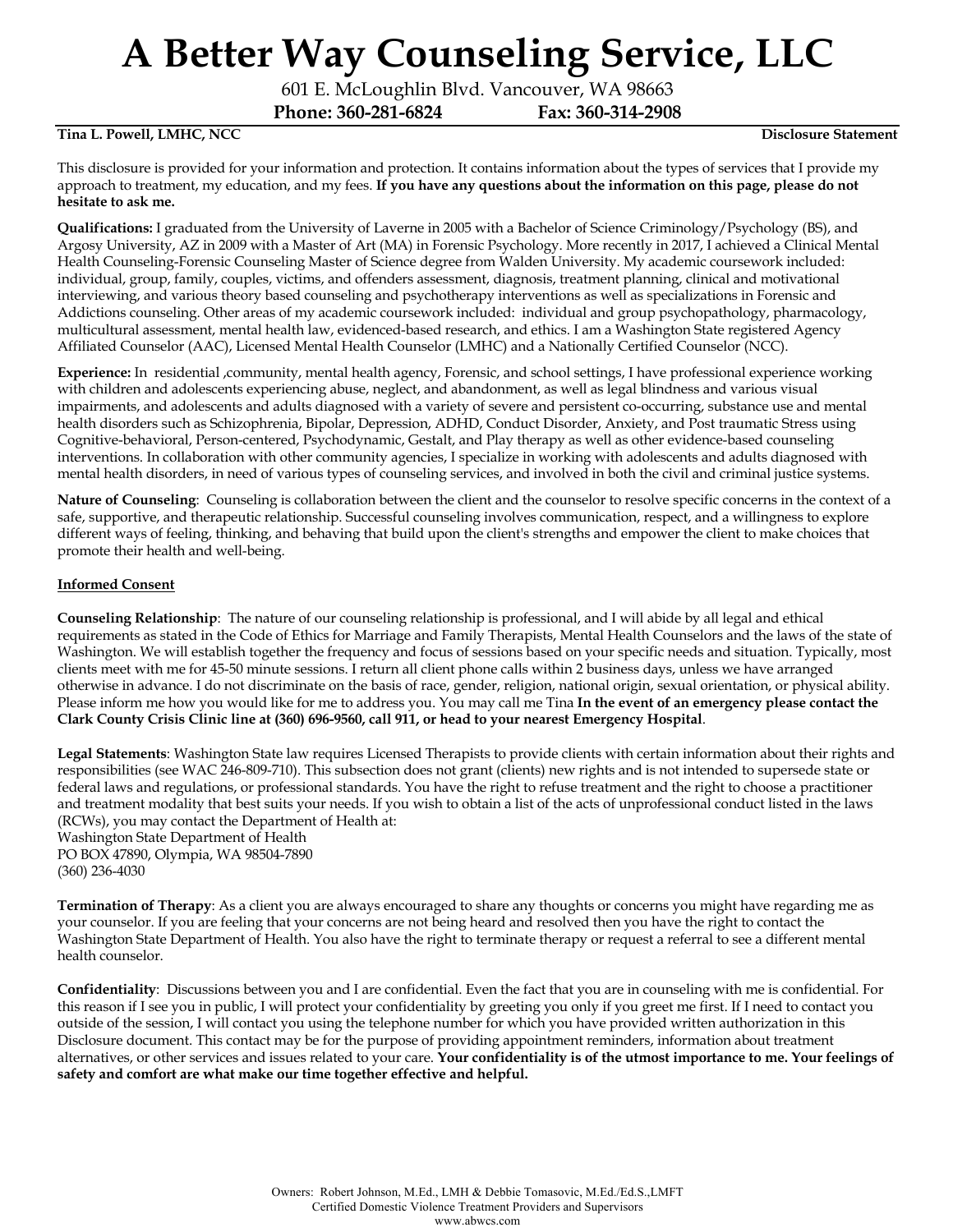601 E. McLoughlin Blvd. Vancouver, WA 98663 **Phone: 360-281-6824 Fax: 360-314-2908**

I use and disclose Protected Health Information (PHI) to provide treatment to and for clients. Your legal rights and limits to confidentiality and disclosure of your Protected Health Information (PHI) are outline below:

Your Rights Regarding Your Protected Health Information

- A. *Right to Request Additional Restrictions:* You may request restrictions on my use and disclosure of your PHI (1) for treatment, payment, and health care operations, (2) to individuals such as a family member, other relative, close personal friend or any other person identified by you involved with your care or (3) to notify or assist in the notification of such individuals regarding your location and general condition. While I will consider all requests for additional restrictions carefully, I am not required to agree to a requested restriction.
- B. *Right to Receive Confidential Communications:* You may request, and I will accommodate, any reasonable written request for you to receive your PHI by alternative means of communication or at alternative locations.
- C. *Right to Revoke Your Authorization:* You may revoke your authorization, except to the extent that I have taken action in reliance upon it, by delivering a written revocation statement to me.
- D. *Right to Inspect and Copy Your Health Information:* You may request access to your record file and billing records maintained by me in order to inspect and request copies of the records. Under limited circumstances, I may deny you access to a portion of your records. If you request copies, they will be subject to the records fees listed below.
- E. *Right to Amend Your Record:* You have the right to request that we amend PHI maintained in your record file or billing records. I will comply with your request unless I believe that the information that would be amended is accurate and complete or other special circumstances apply. In such cases, I will allow you to place any statements into your chart to accompany the document/statement you wish to amend.
- F. *Right to Receive An Accounting of Disclosures:* Upon request, you may obtain an accounting of certain disclosures of your PHI made by me during any period of time prior to the date of your request, provided such period does not exceed seven years after discharge/termination from service.
- G. *Right to Receive Paper Copy of this Notice:* Upon request, you may obtain a paper copy of this notice.

Permissible Use and Disclosure Without Prior Written Consent

- A. *Public Health Activities:* I am legally required to disclose your PHI for the following public health activities: (a) to report health information to public health authorities for the purpose of preventing or controlling disease, injury, or disability; and (b) to report child, elderly and disabled persons' abuse and neglect to the Washington Child Protective Services or other government authorities authorized by law to receive such reports.
- B. *Victims of Abuse, Neglect, or Domestic Violence*: If I reasonably believe a you are a victim of abuse, neglect or domestic violence, I may disclose your PHI to the Washington Child Protective Services, the Washington Department of Human Services or other governmental authority, including a social service or protective services agency, authorized by law to receive reports of such abuse, neglect, or domestic violence.
- C. *Judicial and Administrative Proceedings:* I may disclose your PHI in the course of a judicial or administrative proceeding in response to a legal order or other lawful process.
- D. *Law Enforcement Officials:* I may disclose your PHI to the police or other law enforcement officials as required or permitted by law or in compliance with a court order or a grand jury or administrative subpoena.
- E. *Decedents:* I may disclose your PHI to a coroner or medical examiner as authorized by law.
- F. *Health or Safety:* I am legally required by law to use or disclose your PHI to prevent or lesson a serious and imminent threat to a person's or the public's health and safety. [164.512(j)].
- G. *Specialized Government Functions:* I may use and disclose your PHI to units of the government with special functions, such as the U.S. military or the U.S. Department of State under certain circumstances. [164.512(k)]
- H. *Workers' Compensation:* I may disclose your PHI as authorized by and to the extent necessary to comply with state law relating to workers' compensation or other similar programs. [164.512(l)]
- I. *As required by law:* I may use and disclose your PHI when required to do so by any other law not already referred to in the preceding categories.

If you are not present, or the opportunity to agree or object to a use or disclosure cannot practicably be provided because of your capacity or an emergency circumstance, I may exercise my professional judgment to determine whether a disclosure is in your best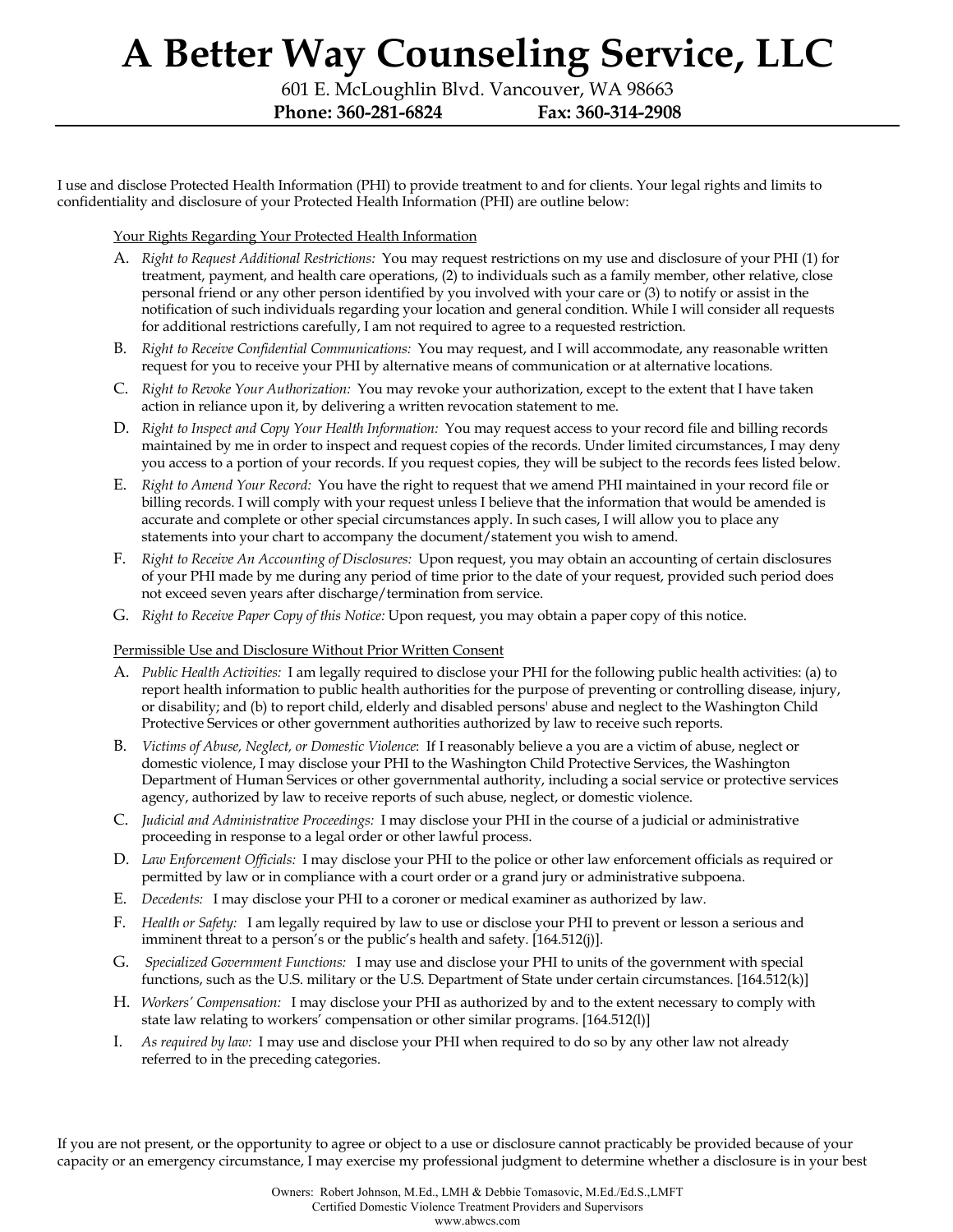601 E. McLoughlin Blvd. Vancouver, WA 98663

**Phone: 360-281-6824 Fax: 360-314-2908**

interest. If I disclose information to a family member, other relative, or a close personal friend, I will disclose only information that I believe is directly relevant to the person's involvement with your health care.

It is a professional best practice for counselors to engage in either peer-to-peer or professional oversight supervision activities throughout the course of their career. During my supervision meetings I may discuss cases and treatment for the purposes of improving care and/or professional development. If I make reference to my counseling with you, I will do so in a way that disguises your identity and limits disclosure of your PHI. If such a disguise is impossible or undesirable, I will ask you to sign a waiver. If you do not agree to sign, I will not make identifiable reference to you.

## **Financial Terms and Conditions**

**Individual Counseling Fees:** The hourly fee for counseling sessions is \$150 with a sliding scale as low as \$45. Counseling sessions are 45-50 minutes long. A no show or late cancellation (within less than 24 hours of appointment) will require full fee (insurance rate plus your co-pay/coinsurance or full out of pocket fee) payment unless there is a documented medical emergency. The fee can be waived for other emergencies if the counselor deems it okay.

**Requesting Records:** If you require information from your records, it will be subject to a documentation fee. The clerical fee is \$15. The first 30 pages will be \$0.65 per page; anything above 30 pages will be \$0.50 per page. However, where editing of records by a health care provider is required by statute and is done by the provider personally, the fee may be the usual and customary charge for a basic office visit.

**Default:** Default of the Financial Terms and Conditions of this Agreement occurs when payment is not received within thirty days of when service(s) is provided or when a fee is incurred.

**Event of Default:** In the event of default, we shall have the right to the following remedies, which are intended to be cumulative and in addition to any other remedies provided under applicable law or under this Contract:

- 1. If we incur attorney fees because of a default by Client, Client shall pay all such fees whether or not litigation is filed and all costs related to legal action including without limitation filing fees, court fees, and other service fees.
- 2. Venue for any such action by us shall be in Clark County, Washington.
- 3. If we employ a collection agency to recover delinquent charges, Client agrees to pay all collection agency and other fees, if any, charged to us in addition to other sums payable under this Contract.
- 4. If the collection agency incurs attorney fees because of default by Client, Client shall pay all such fees whether or not litigation is filed and all costs related to legal action including without limitation filing fees, court fees, and service fees.
- 5. Venue for any such action by the collection agency shall be in Clark County, Washington.

### **Collection Costs: In the Event of Default of the Financial Terms and Conditions of this Contract, the undersigned agrees to pay a 35% collection fee and all reasonable attorney fees:**

### **Terms of Consent**

**Referrals**: I recognize that not all conditions presented by clients are appropriate for treatment by this counselor. For this reason, you and/or I may believe that a referral is needed. In that case, I will provide some alternatives including programs and/or people who may be available to assist you. A verbal exploration of alternatives to counseling will also be made available upon request. You will be responsible for contacting and evaluating those referrals and/or alternatives. If for some reason I am not able to continue as your counselor at any time I will try to provide referral options and let you know how to obtain your records.

**Consent to Treatment**: By your signature below, you are indicating 1) that you voluntarily agree to receive mental health assessment and mental health care, treatment, or services, and that you authorize me to provide such assessment and care, treatment, or services as I consider necessary and advisable; 2) that you understand and agree that you will participate in the planning of your care, treatment, or services, and that you may at any time stop treatment or services that you receive through me; 3) that you have read and understood this statement and have had ample opportunity to ask questions about, and seek clarification of, anything unclear to you; and 4) that I provided you with a copy of this statement. By my signature, I verify the accuracy of this document and acknowledge my commitment to conform to its specifications.

#### **This Agreement is governed by the laws of the State of Washington.**

**Washington State Law requires that the following statements be placed in every disclosure statement:**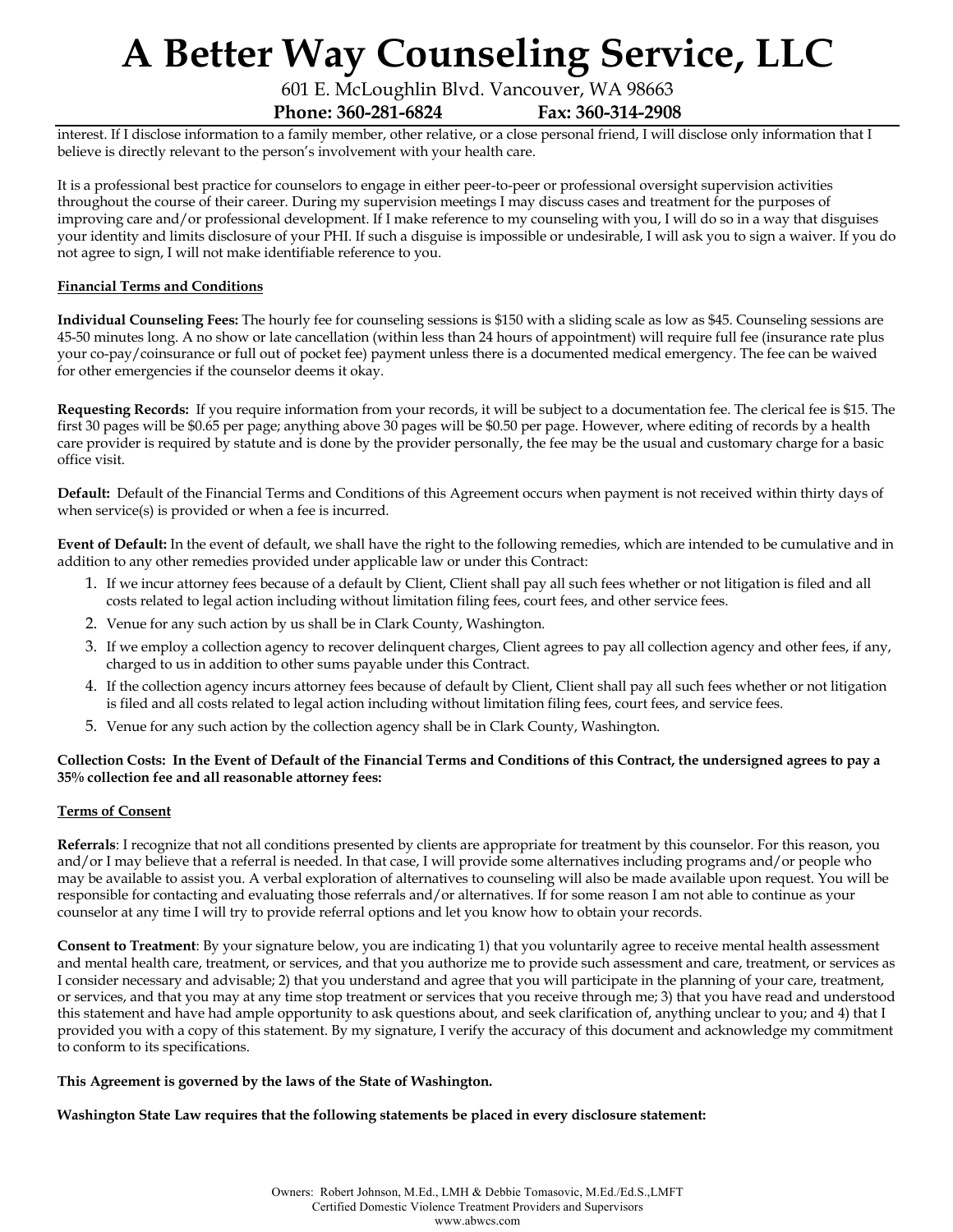601 E. McLoughlin Blvd. Vancouver, WA 98663

**Phone: 360-281-6824 Fax: 360-314-2908**

"*Counselors practicing counseling for a fee must be registered or certified with the Department of Health for the protection of the public health and safety. Registration of an individual with the Department does not include recognition of any practice standards, nor necessarily implies the effectiveness of any treatment."* 

"*The purpose of the Counselor Credentialing Act (Chapter 18.19 RCW) is (A) To provide protection for public health and safety; and (B) To empower the citizens of the State of Washington by providing a complaint process against those counselors who would commit acts of unprofessional conduct."* 

**Severability Clause:** The provisions of this Agreement are separate and divisible, and if any provision hereof should be declared to be void and/or unenforceable, the remaining provisions shall be construed and shall be valid as if the void and/or unenforceable provision was not included in this Agreement.

**Acknowledgment:** I have read and understand the information presented in this disclosure statement, and have been offered a copy of the statement. If the client is a minor, the legal guardian (managing conservator) must sign the statement.

I require documentation of conservatorship/guardianship. If your conservatorship/guardianship is established by a divorce decree or custody document, you are require to furnish me with a photocopy of the cause page (first page calling out the case), the page specifying conservator(s), and the signature page from the decree or document before clinical services can begin.

### **Email and Text (SMS) Messaging Informed Consent**

If you would like to be communicated with by email or text message, I need to make sure you are aware of the confidentiality and other issues that arise when we communicate this way and to document that you are aware of these terms and agree to them.

I understand that all email messages are sent over the Internet and are not encrypted, are not secure, and may be read by others. I understand that my email communications with my therapist will NOT be encrypted and, therefore, my therapist can NOT guarantee the confidentiality and security of any information we send via e-mail. I understand that SMS messages are even less secure than email, and the same conditions apply. I understand that for this reason my therapist has advised me not to send sensitive information via email or SMS message. This includes information about current or past symptoms, conditions, or treatment, as well as identifying information such as social security numbers or insurance identification information.

By signing below I hereby give permission for my therapist to reply to my messages via email, including any information that my therapist deems appropriate, that would otherwise be considered confidential. I agree that my therapist shall not be liable for any breach of confidentiality that may result from this use of email via the Internet.

I understand that my therapist will limit SMS messages to brief inquiries or responses regarding scheduling. I understand that my therapist may at times email me information about resources that I can use as part of my treatment. I hereby consent to receive such information via email. I understand that e-mail and SMS communication should not be used for urgent or sensitive matters since technical or other factors may prevent a timely answer. I understand that if I use email or SMS to make or request scheduling changes it is my responsibility to confirm that my therapist has received my communication more than 24 hours before the appointment time being changed. If I believe I need a response within 48 hours, I will not use email but will call my therapist. If I do not receive an answer to a routine email or text message within two working days, I understand that I should call my therapist. I understand that all email and SMS communications may be made part of my permanent medical record and would be accessible to anyone given access to those records. I also understand that I may withdraw permission for my therapist to communicate with me via email or SMS by notifying my therapist in writing.

## **TeleHealth Informed Consent**

I am aware of my options for doing sessions via telehealth or in-person.

If I choose to do sessions via telehealth:

I understand how the video conferencing technology will be used to affect such a session, and will not be the same as a direct/client/therapist visit due to the fact that I will not be in the same room as my health care provider.

I understand there are potential risks to this technology, including interruptions, unauthorized access and technical difficulties. I understand that the telehealth system being used is a HIPPA compliant platform and have been offered this platform as the most secure option to perform the telehealth session. I understand that my therapist or I can discontinue the telehealth session if it is felt that the video conferencing connections are not adequate for the situation.